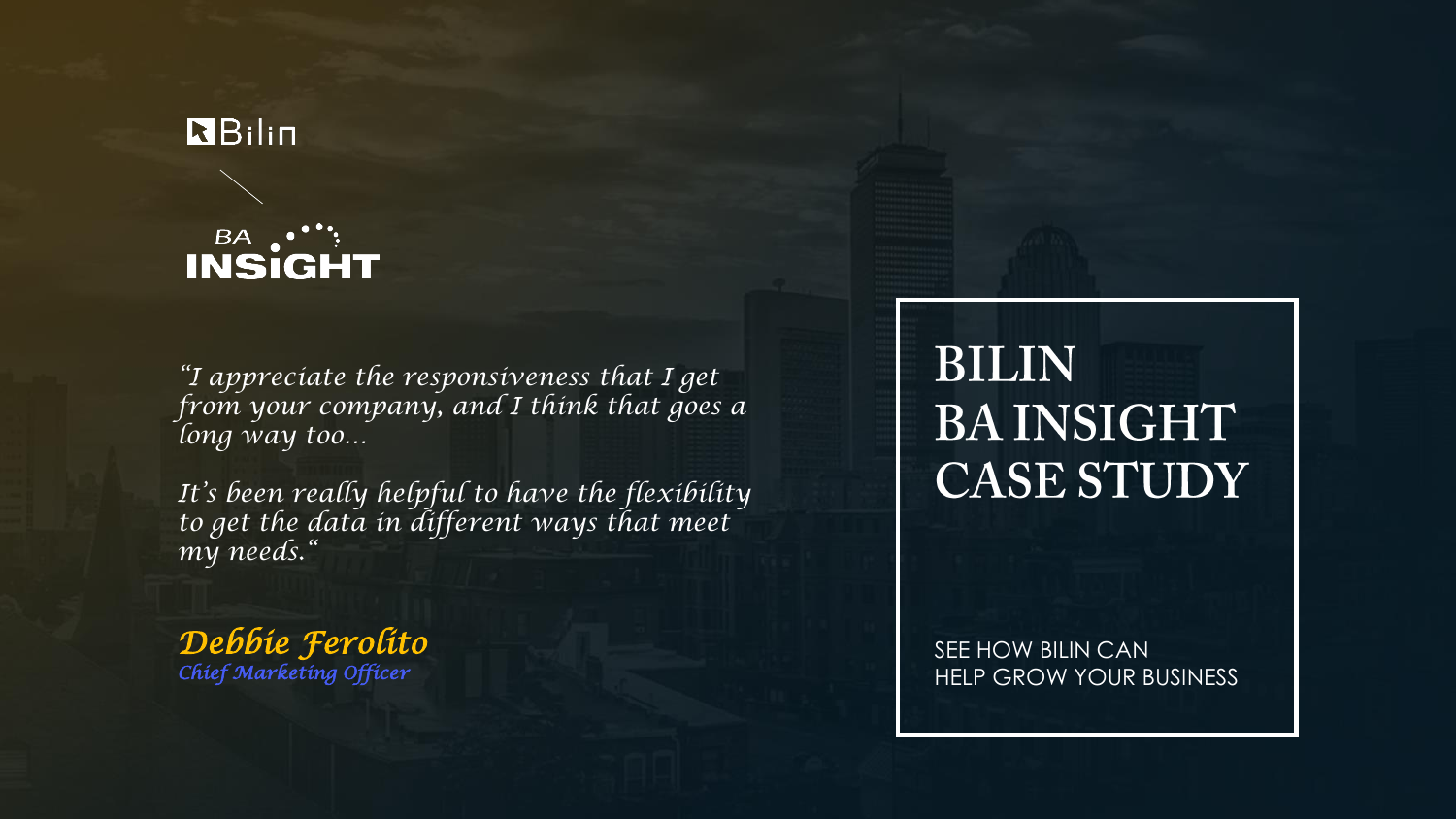

### **SEARCHING FOR THE RIGHT ANSWERS**

Already familiar with the benefits of intent data, BA Insight was on the hunt for a more personalized approach to lead generation. Thanks to Bilin's customizable intent data services, BA Insight has revamped their lead generation search process, and been able to directly target verifiable decision makers.



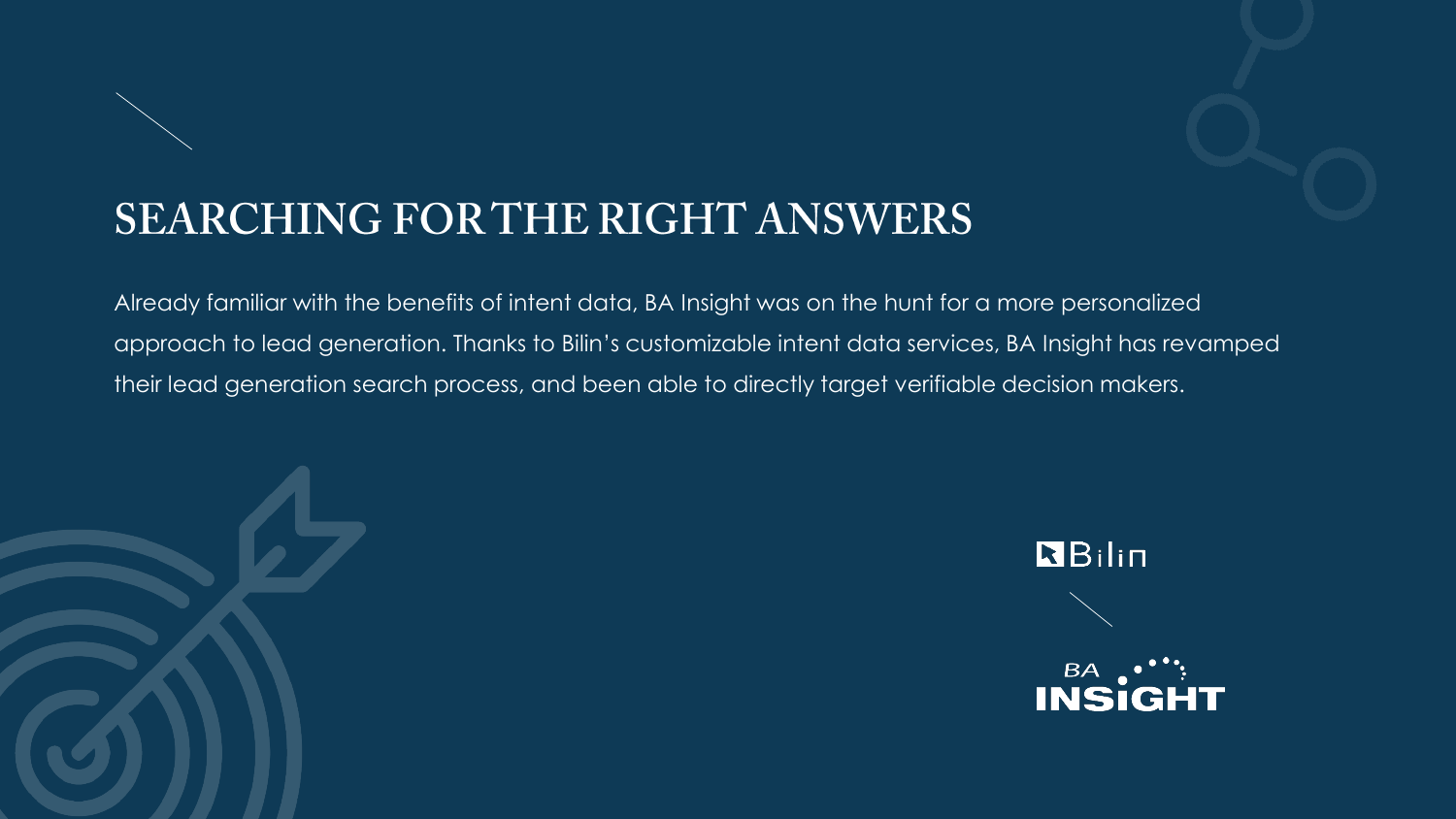#### **THE BACKGROUND**

Prior to working with Bilin, BA Insight, an enterprise search company, had utilized other intent data products via package solutions. However, they were running into trouble with generalized results that didn't produce as many successful leads.

#### **THE CHALLENGE**

Tired of traditional methods for lead generation, they desired information that would find the right decision makers to target, rather than sifting out names from basic company information. Impressed by the results on our sample list, they decided to take the plunge and employed Bilin's hyper-sensitive intent data in their sales and marketing processes.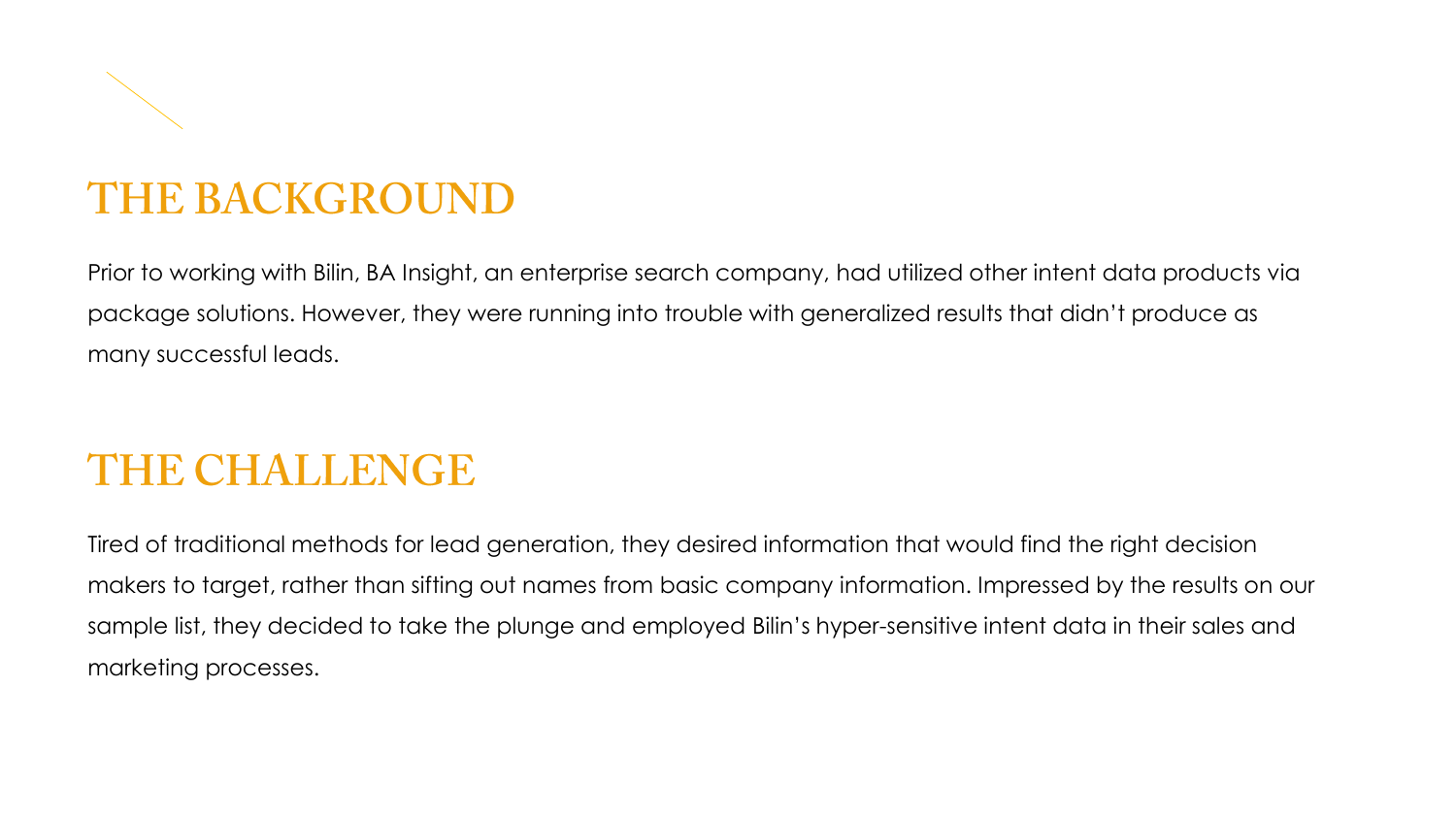





Since integrating Bilin, BA Insight has seen an increase in qualified responses and booked meetings. By targeting specific decision makers, BA Insight has been able to weed through the diverse subgroups within IT and speak directly with those who are responsible for enabling enterprise search. With Bilin's intent data, they've correlated content consumption, web mapping, and specific keyword integration for comprehensive sales and marketing. In addition to increasing prospective agencies, sales meetings, and marketing campaigns, they've saved costs on buying unqualified lists and time contacting prospective clients.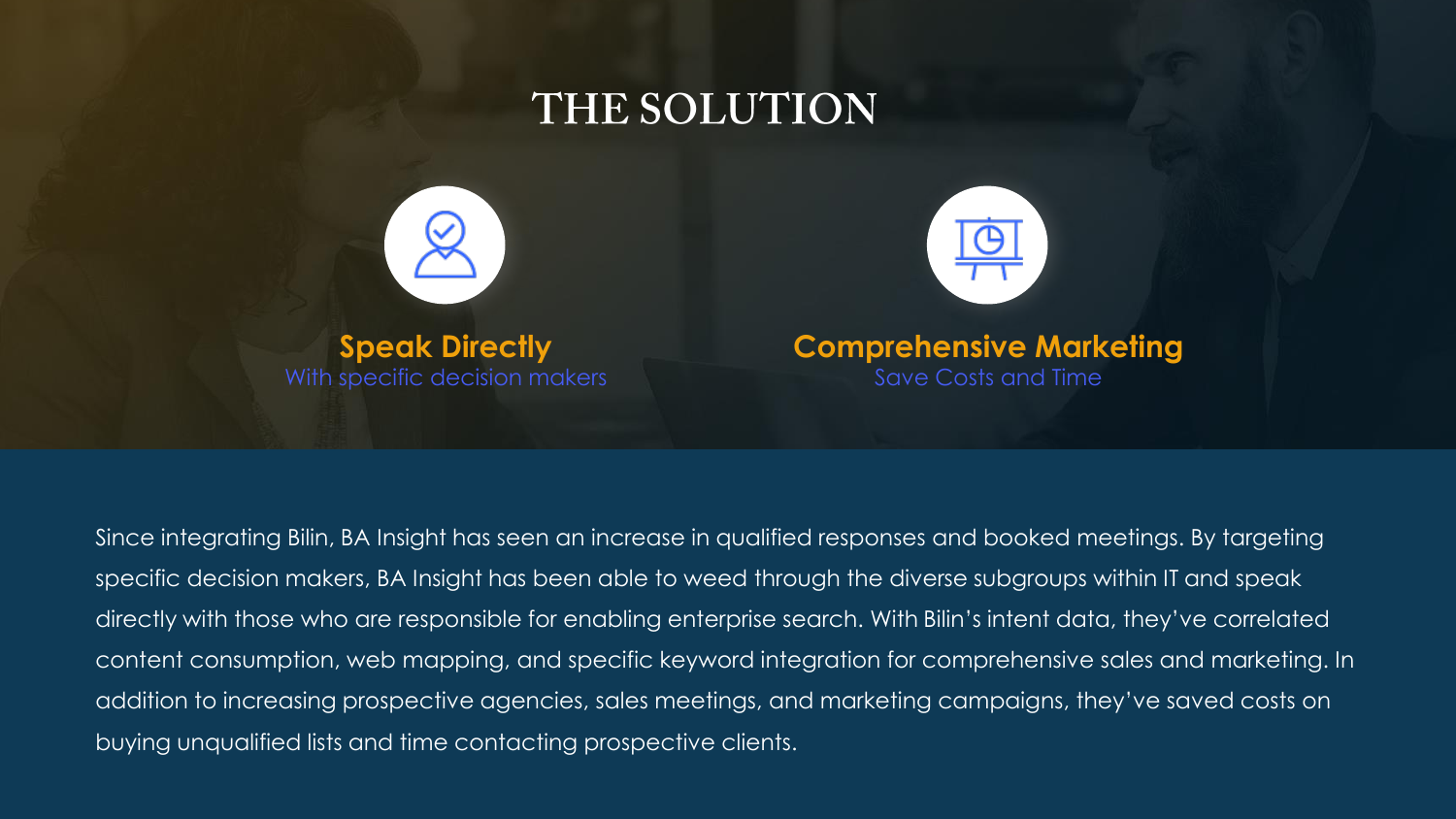

#### BA. **INSIGHT**

#### THE FUTURE

Moving forward, BA Insight is eager to fill their pipeline with qualified inbounds. Despite the slowdown brought on by the COVID-19 pandemic, they are optimistic that their implementation of intent data will continue to prioritize promising leads and drive their marketing and sales teams on the path to success.